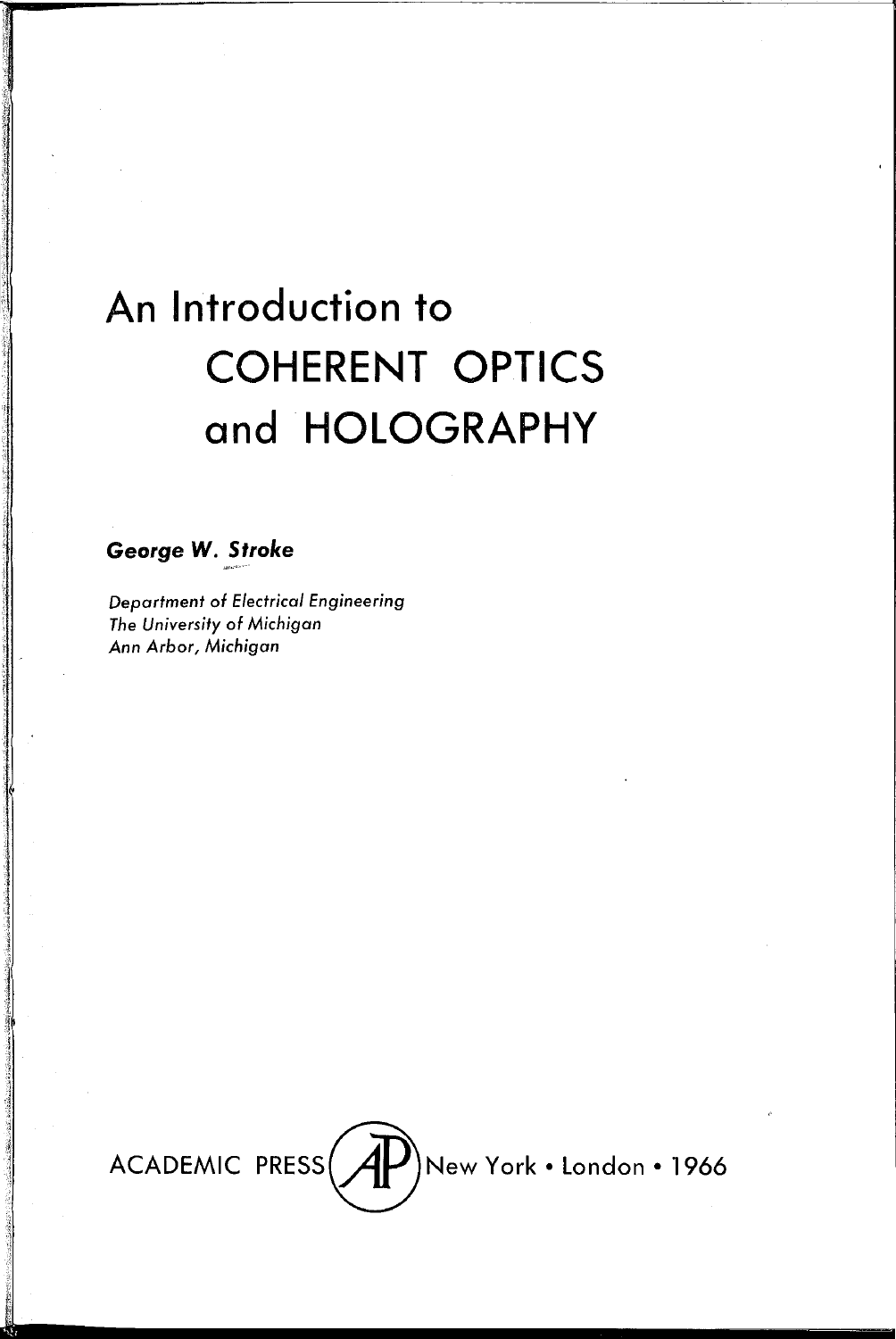COPYRIGHT © 1966 BY ACADEMIC PRESS INC. ALL RIGHTS RESERVED.

|<br>|<br>|

 $\mathbf{I}$ 

i<br>i<br>i<br>i<br>i<br>i<br>i<br>i<br>i<br>i<br>i<br>i<br>i<br>i<br>i<br>i<br>

l

<sup>I</sup>,rJ---

NO PART OF THIS BOOK MAY BE REPRODUCED IN ANY FORM, BY PHOTOSTAT, MICROFILM, OR ANY OTHER MEANS, WITHOUT WRITTEN PERMISSION FROM THE PUBLISHERS.

ACADEMIC PRESS INC. 111 Fifth Avenue, New York, New York 10003

*United Kingdom Edition published by*  ACADEMIC PRESS INC. (LONDON) LTD.<br>Berkeley Square House, London W.1

First printing January 1966 Second printing September 1966

LIBRARY OF CONGRESS CATALOG CARD NUMBER: 65-28633

PRINTED IN THE UNITED STATES OF AMERICA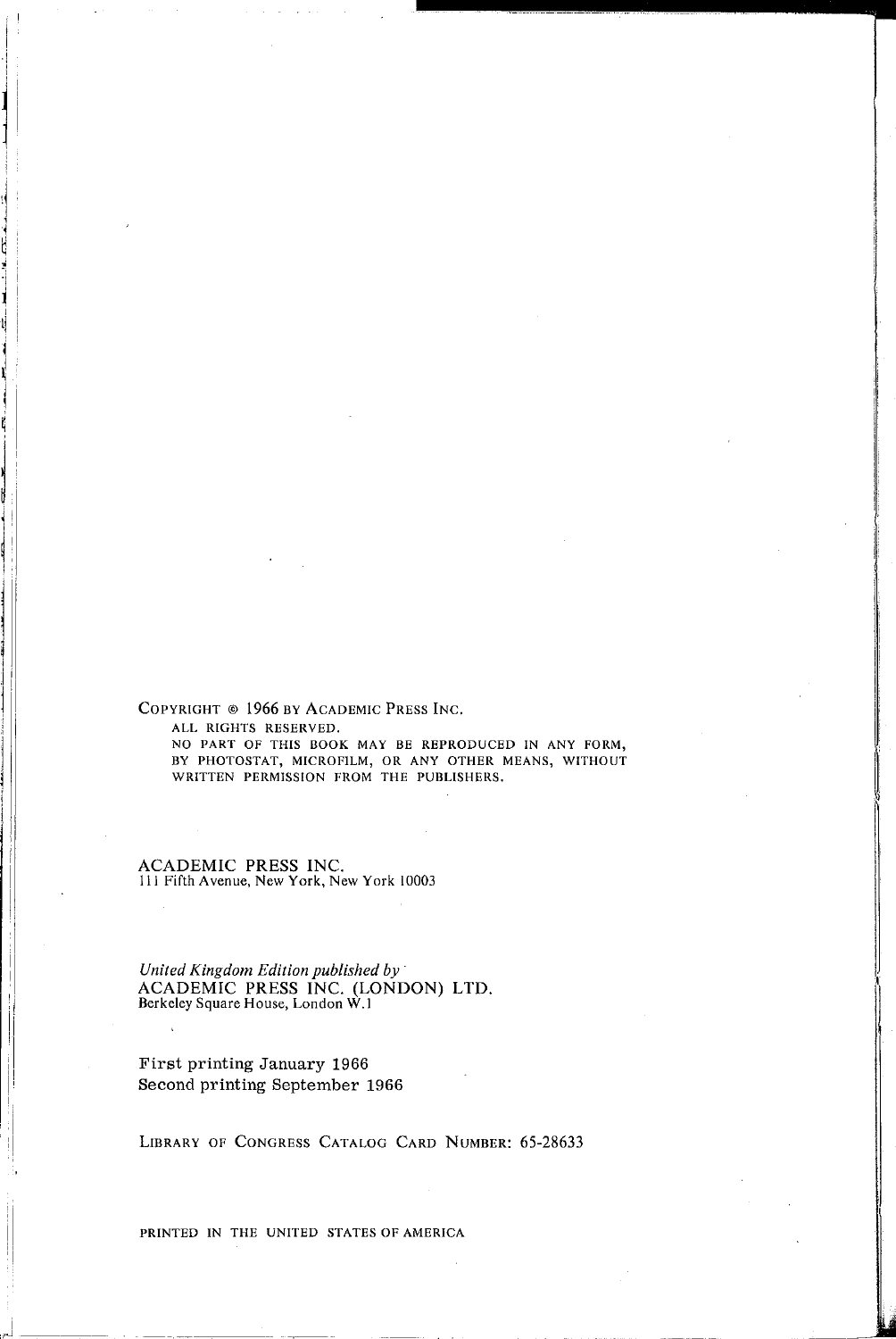## **CONTENTS**

|--|--|

## **I. Introduction**

| 1. Emergence of Modern Optics as a Branch of Electrical Engineering      | 1              |
|--------------------------------------------------------------------------|----------------|
| 2. Mathematical Character of Electro-Optical Engineering                 | $\mathbf{1}$   |
| 3. Mathematical Methods of Modern Optics                                 | -2             |
| 4. Some Limitations of Operational Formulation of Optical Image Forma-   |                |
| tion and the Need for Boundary-Value Solutions in the Study of Diffrac-  |                |
| tion of Electromagnetic Waves in Optics                                  | $\overline{2}$ |
| 5. Grating Equation as an Example of Boundary-Value Solution of a Dif-   |                |
|                                                                          | $\overline{4}$ |
| 6. Gratings as Information Carriers in Optics (Application to Wavefront- |                |
|                                                                          | -8             |
| 7. Optics and Communication Theory. Historical Background                | 13             |
|                                                                          | 14             |

## **11. Diffraction Theory (Qualitative Introduction)**

| 2. Theoretical Calculation of Energy Distribution in Diffraction and of |  |
|-------------------------------------------------------------------------|--|
|                                                                         |  |
|                                                                         |  |
|                                                                         |  |
| 3. Image-Formation Theory and Optical Signal Processing in Fourier-     |  |
|                                                                         |  |
|                                                                         |  |

## **Ill. Image Formation in Noncoherent Light (Elements and Definitions)**

|                                                                                    | 26     |
|------------------------------------------------------------------------------------|--------|
| 2. Summation of Light from Several Source Points Reaching One Image                |        |
|                                                                                    | 27     |
|                                                                                    | 28     |
| 4. Image of Extended Source in Noncoherent Light                                   | 29     |
| 5. Method of Computing Image Intensities and Transfer Functions                    | 29     |
| 6. Analysis of Image Formation in Terms of Spatial Fourier Space                   | 31     |
| 7. Physical Significance of Spread Function and of Fourier-Space Analysis          |        |
|                                                                                    | 33     |
| 7.1. Point Source (Dirac Delta Function) $\rightarrow$ Diffraction Pattern--Spread |        |
|                                                                                    | 34     |
| 7.2. Sinusoidal Intensity Objects $\rightarrow$ Spatial Frequency-Response Func-   |        |
| tion-Fourier Transform of Diffraction Pattern                                      | $34$ . |
| 8. Application of "Fourier-Space" Representation to "Synthesis" of                 |        |
|                                                                                    | 37     |
|                                                                                    | 37     |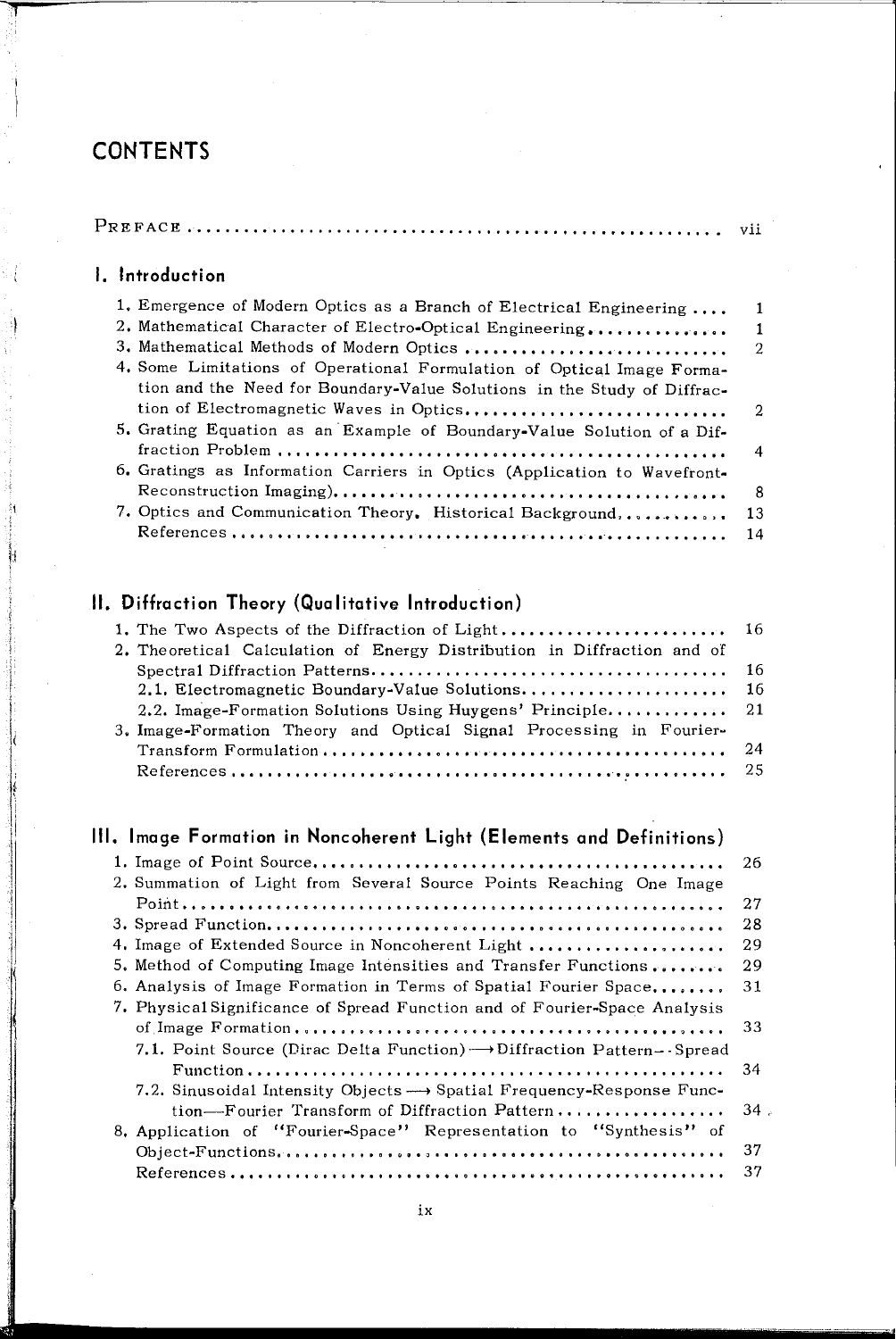### x CONTENTS

re de la companya de la companya de la companya de la companya de la companya de la companya de la companya de<br>La companya de la companya de la companya de la companya de la companya de la companya de la companya de la co<br>

| IV. Coherence Characteristics of Light (Experimental |  |  |
|------------------------------------------------------|--|--|
| Characterization)                                    |  |  |

•

 $\frac{1}{\sqrt{2}}$ 

|       |                                                                        | 38 |
|-------|------------------------------------------------------------------------|----|
|       |                                                                        | 38 |
| 2.1.  |                                                                        | 38 |
| 2, 2, | Alternate Way of Looking at Time Coherence (Interference Theory)       | 40 |
|       | a. Monochromatic (single-frequency) light                              | 40 |
|       | b. Polychromatic light (noncoherent source)                            | 41 |
| 2.3.  | Comparison of the Correlation and Interferometric Method               | 42 |
| 2.4.  | Narrow Spectrum (Flat-Top Line)                                        | 42 |
| 2.5.  | Photoelectric Interferometry with Gaussian Line Shapes, in Inter-      |    |
|       | ferometers with Moving Mirrors                                         | 43 |
| 2.6.  | Physical Significance of Power Spectra                                 | 45 |
|       | a. Case of a single-frequency signal                                   | 45 |
|       | b. Case of a multiple-frequency signal                                 | 47 |
| 2.7.  | Heterodyne Analysis of Signals, Beat Frequencies, etc.                 | 48 |
|       | a. Beat frequencies between coherent waves and relativistic ef-        |    |
|       | fect for light reflected from moving mirrors                           | 48 |
|       | b. Parallelism tolerances for the two interfering waves in photo-      |    |
|       | electric interferometry and heterodyning experiments                   | 51 |
|       | c. Photoelectric mixing of incoherent light                            | 54 |
|       |                                                                        |    |
|       | d. Photoelectric mixing of coherent laser light with noncoherent       |    |
|       |                                                                        | 54 |
| 2,8.  |                                                                        | 57 |
| 2.9.  | Partial Coherence with Extended Noncoherent Source                     | 60 |
|       | a. Two-slit (Young) interferometer and Michelson's stellar inter-      |    |
|       |                                                                        | 63 |
|       | 2.10. Intensity Correlations in Partially Coherent Fields              | 66 |
|       |                                                                        | 66 |
|       |                                                                        | 66 |
|       |                                                                        | 68 |
|       |                                                                        | 69 |
|       | V. Image Formation in Coherent Light                                   |    |
|       |                                                                        |    |
|       |                                                                        | 70 |
|       |                                                                        | 70 |
| 2.1.  | Example 1. Illumination of an Extended Field by a Point Source         | 70 |
| 2.2.  | Example 2. Equivalence of Coherent Object and Coherently Illu-         |    |
|       |                                                                        | 70 |
|       | 3. Image Formation in Coherent Light, Considered as Double Diffraction | 72 |
|       | 4. Abbe and Rayleigh Resolution Criteria                               | 74 |
|       | 5. Transfer Functions in Coherent and Noncoherent Light                | 76 |
|       |                                                                        | 77 |
|       | 7. Optical Filtering with Holographically Matched Spatial Filters      | 79 |
| 7.1.  | Realization of the Complex Filter and of Filtering Operation           | 83 |
|       | 8. Optical Computing, Correlating, and Signal Processing               | 86 |
| 8.1.  |                                                                        | 86 |
| 8.2.  |                                                                        | 89 |
|       | 9. Interferometry and Optical Image Synthesis (Complex Amplitude Addi- |    |
|       | tion) by Successive Addition of Holographic Intensities in a Single    |    |
|       |                                                                        | 90 |
|       |                                                                        | 96 |
|       |                                                                        |    |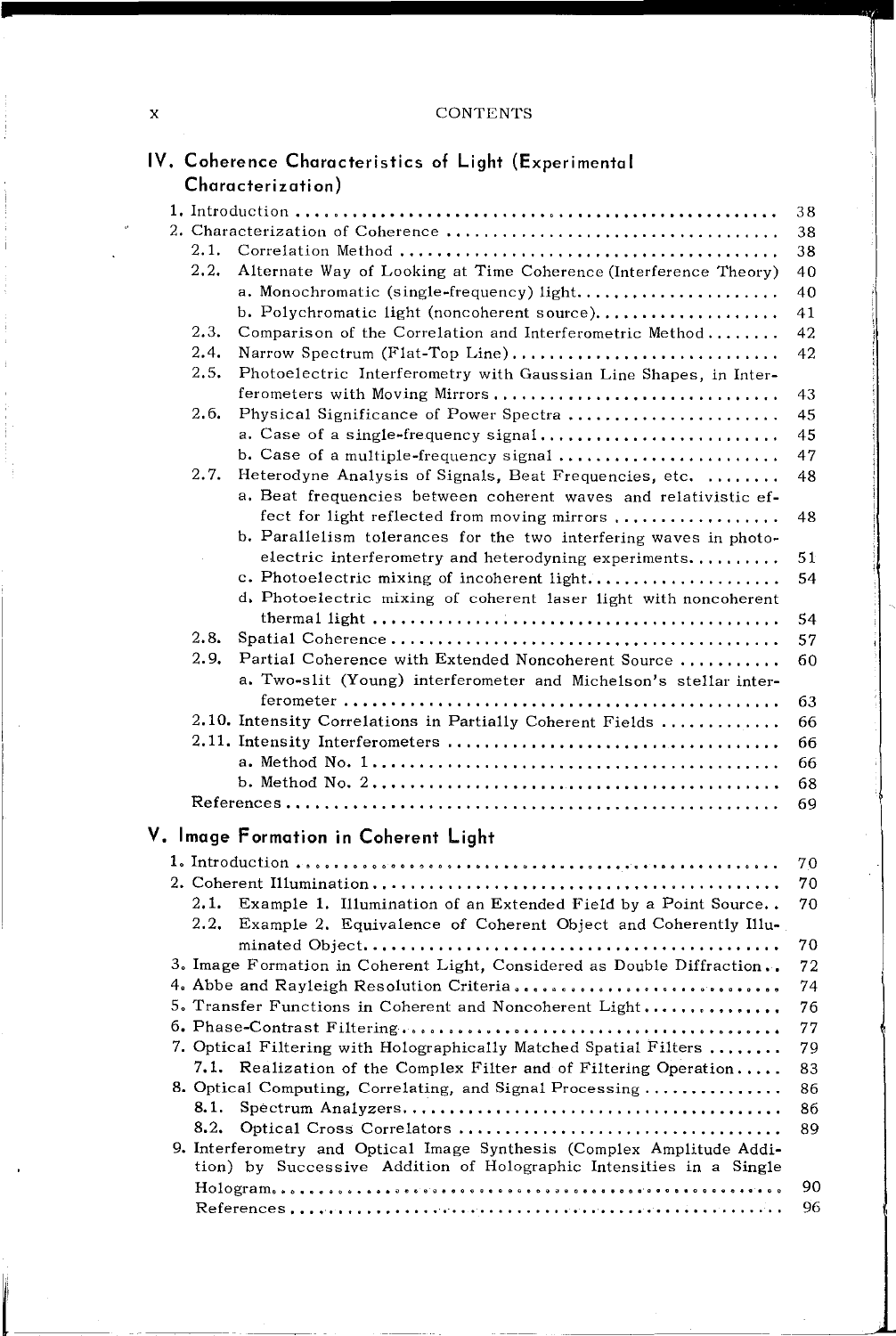#### **CONTENTS**

## **VI. Theoretical and Experimental Foundations of Optical Holography (Wavefront-Reconstruction Imaging)**

|  |      | 1. Background and Experimental Foundations                                | 98  |
|--|------|---------------------------------------------------------------------------|-----|
|  |      |                                                                           |     |
|  | 2.1. |                                                                           |     |
|  | 2.2. |                                                                           |     |
|  | 2.3. |                                                                           |     |
|  | 2.4. |                                                                           |     |
|  |      |                                                                           |     |
|  |      | 3. High-Resolution Fourier-Transform Holography 116                       |     |
|  | 3.1. |                                                                           |     |
|  | 3.2. | Physical Principles of High-Resolution Lensless Fourier-Trans-            |     |
|  |      |                                                                           |     |
|  | 3.3. | Mathematical Analysis of Lensless Fourier-Transform Holography. 121       |     |
|  | 3.4. | Comparison of Fourier-Transform and Fresnel-Transform Holog-              |     |
|  |      | raphy for High-Resolution Imaging                                         | 124 |
|  |      | 4. Resolution-Retrieving Compensation of Source Effects in Holography 127 |     |
|  | 4.1. |                                                                           |     |
|  | 4.2. |                                                                           |     |
|  | 4.3. |                                                                           |     |
|  |      |                                                                           |     |
|  |      |                                                                           |     |
|  |      | 7. Electron Microscopy and X-Ray-Hologram Microscopy  143                 |     |
|  |      |                                                                           |     |
|  |      | 9. Holography with Noncoherent Light 149                                  |     |
|  | 9.1. | Holographic Fourier-Transform Spectroscopy with Spectrally Non-           |     |
|  |      |                                                                           |     |
|  | 9.2. | Image-Forming Holography with Spatially Noncoherent Light                 | 158 |
|  |      |                                                                           |     |

## **VII. Fourier Transforms, Convolutions, Correlations, Spectral Analysis, and the Theory of Distributions**

|      | 1.1. Some Properties of Fourier Transforms 165                            |  |
|------|---------------------------------------------------------------------------|--|
| 1.2. |                                                                           |  |
| 1.3. |                                                                           |  |
| 1.4. |                                                                           |  |
| 1.5. | Table of Fourier-Transform Properties  167                                |  |
| 1.6. | Two-Dimensional and Multidimensional Fourier Transforms  168              |  |
| 1.7. |                                                                           |  |
|      | 1.8. Fourier Transform of the Complex Conjugate of a Function 169         |  |
|      | 1.9. Fourier Cosine Transforms and Fourier Sine Transforms 169            |  |
|      |                                                                           |  |
|      |                                                                           |  |
| 2.1. |                                                                           |  |
| 2.2. | Multidimensional Convolutions and Convolutions of Several                 |  |
|      |                                                                           |  |
|      | 2.3. Convolution Theorem (Fourier Transform of Convolution Integral), 171 |  |